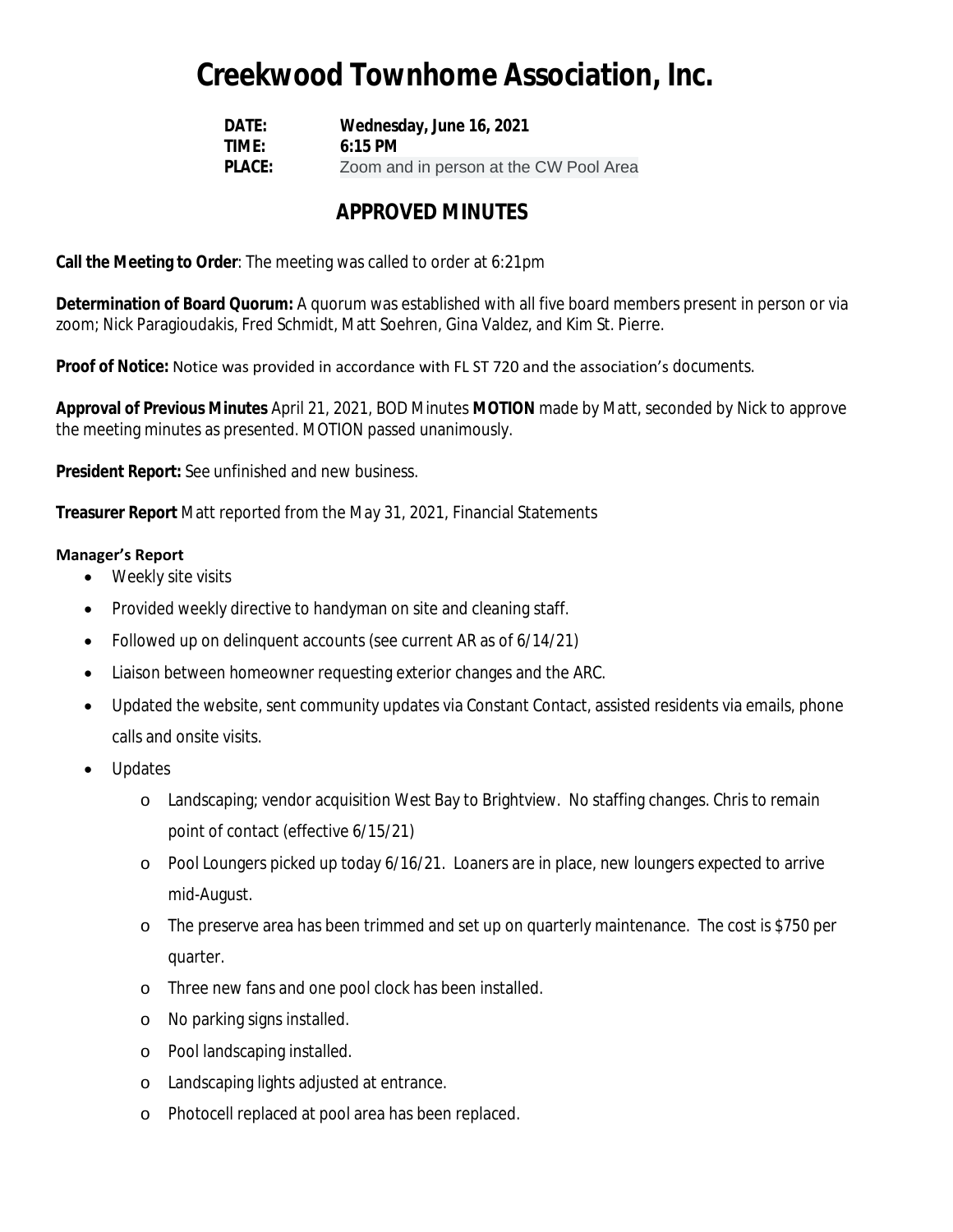# **Creekwood Townhome Association, Inc.**

- o Trash can and toilet paper receptacle replaced in bathroom.
- o Plumber cleared the line in the woman's restroom.
- o Pool heater/chiller installed and set to 86.
- o Pool furniture and deck has been cleaned (6/3/21)
- o Power washing to resume June 24 (schedule was sent via email blast)
- Monthly Compliance pending for June.
- For Board Review
	- o West Bay landscape proposals sent to Board 6/15/21.
	- o The irrigation schedule from West Bay.

### **Unfinished Business**

- Pool Furniture: Gina asked for more temporary chairs.
- Pavers: Nick would like Rob to come back to clean the missed pavers outside of the pool area.
- Pavers: Asked for bids on sealing the pavers at the pool area
- No Parking Signs: Gina asked for another No Parking sign near the front entrance.
- Back Preserves: Gina reported they did not do a good job, left garbage, and did not remove debris. Rob will walk the area and remove trash.
- West Bay:
	- o Gina would like West Bay to present a drawing design with pictures along with their quotes. For front of amenities and front entrance to confirm what will be planted.
	- o Need sod at right & front of Fred & Kim's unit and left side of pool area. Gina wants to do walk through with Chris.
	- o Remove diseased trees along road by pool area. This to be reviewed by Chris.
- Palms: Rob did cut & remove dead branches from palm trees that are out front of pool area. **The palms around the pool area are foxtail palms and they are self-pruning.**
- Wasps: Rob to remove 3 nests at covered pool area.
- Cleaning: Gina asked when Lesly last cleaned the restrooms. She is not pleased with the job she is doing. Lesly cleans weekly on Tuesdays and Fridays.

#### **New Business**

- Compliance Reporting Process: Sunstate completes a monthly compliance check.
- West Bay Plantings: **MOTION** made by Nick, seconded by Fred to approve West Bay to replace or add plants in landscaping bed at 5256 78<sup>th</sup> in the amount of \$210 and 5196 78<sup>th</sup> in the amount of \$195. MOTION passed unanimously.

**Owner Comments (limited to 3 minutes each)**

- Vicky asked for a new trash can for dog poop for the front just like the one that is at the back.
- Vicky said the preserve area needs WB to go after invasive plants at back area and clean up afterwards.
- Pam wants increased irrigation (3 days a week)